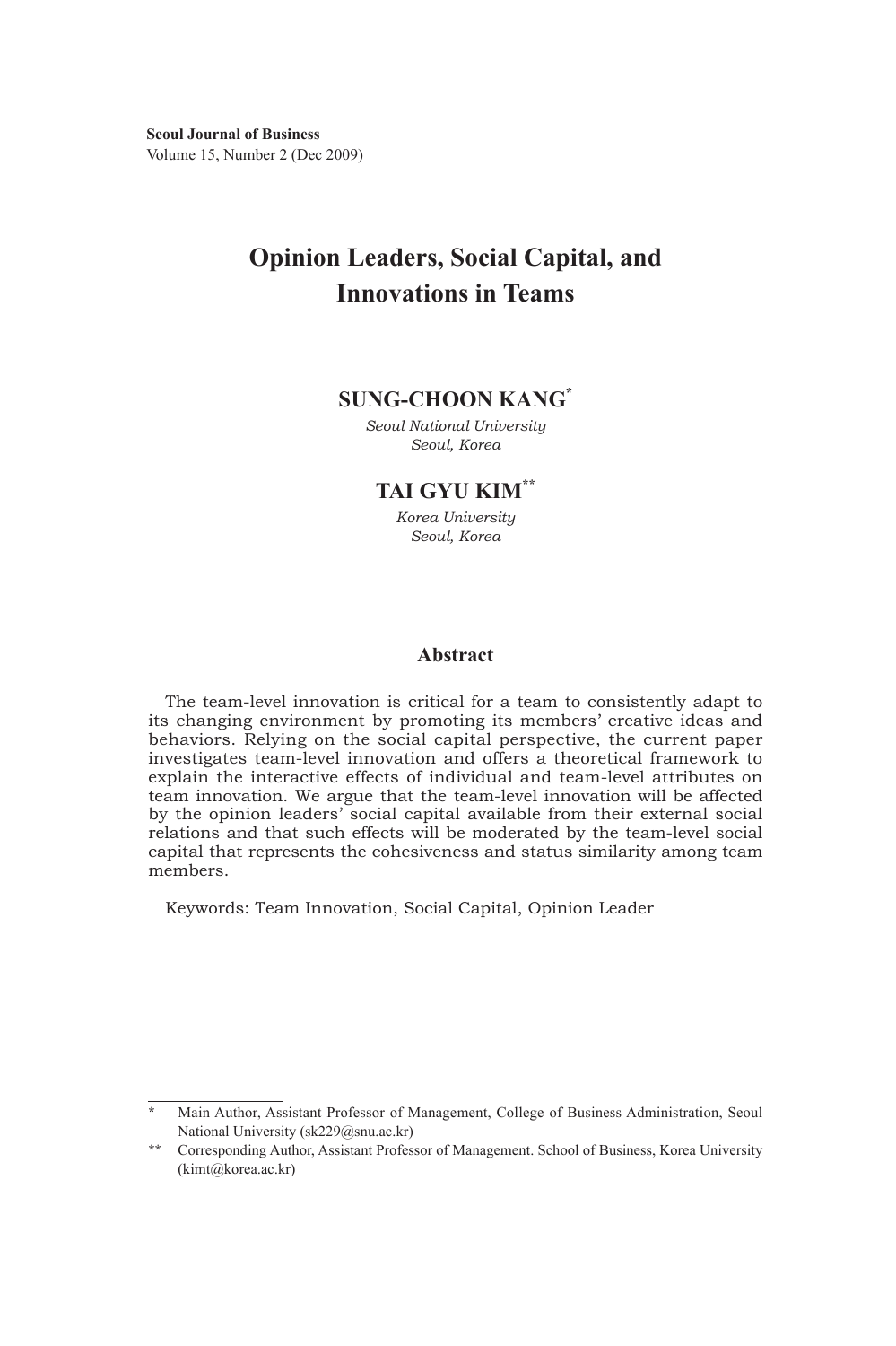# **INTRODUCTION**

Team innovation has recently drawn much attention from scholars as an important source of team effectiveness in addition to traditional task performance and attitudinal and behavioral outcomes of team members (Goodman 1987; Sundstrom, McIntyre, Halfhill, and Richards 2000; Rosenthal 1996). A team as an open system cannot operate in social vacuums but rather functions in the socially constrained environment. As the external environment is constantly changing, a team is required to cope with such change by keeping a dynamic balance with the environment. A team's coping with changing environment is closely tied to its innovation capability to continuously acquire and integrate new idea and knowledge.

Team innovation can be defined as the process of adopting or generating of useful, new ideas and implementing or integrating them at a team level (Kanter 1988). Some of previous studies used innovation and creativity interchangeably (West and Farr 1990). However, creativity refers to the production of novel and useful ideas (Mumford and Gustafson 1988) while innovation is a multi-stage process that involves both idea generation and its implementation (Kanter 1988). Involvement in either knowledge (or idea) generation or implementation (or its integration) is viewed as innovative behavior in general since these stages are usually intertwined and mixed rather than discrete or sequential (Schroeder, Van de Ven, Scudder, and Polley 1989). Following this previous view, the current study assumes that knowledge generation and implementation interact to facilitate team innovation.

Prior studies sporadically investigated some predictors of team innovation. Among them were team attributes, leadership style, and team members' characteristics. For example, Burningham and West (1995) found that team climate variables, such as task orientation and support for innovation, had significant relationships with team innovation. Burpitt and Bigoness (1997) found that leader-empowering behaviors were significantly related with evaluations of team innovation made by the firm's principals. But, one of the most interesting findings from the current literature is the role of opinion leaders in team innovation. Lam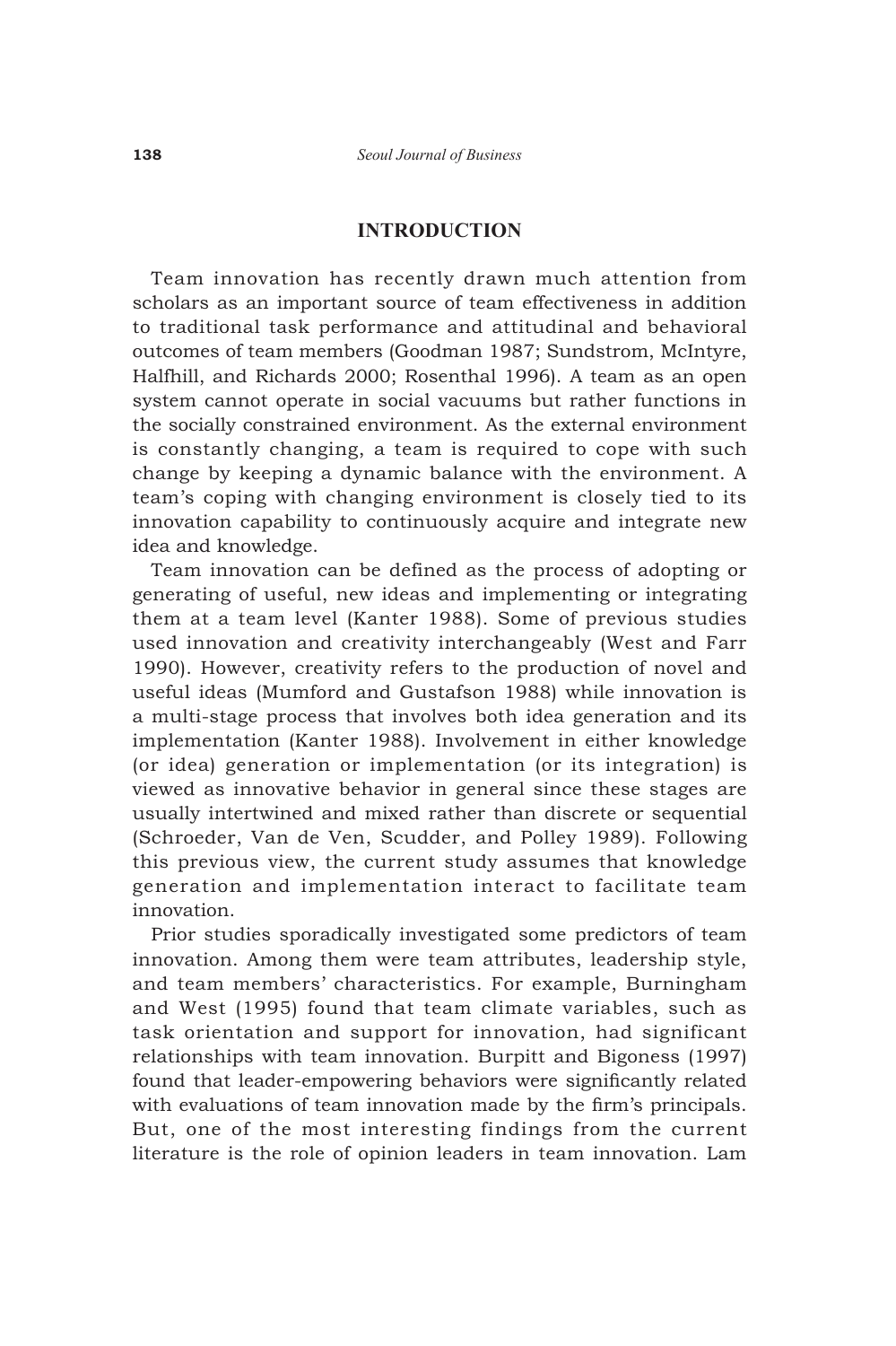and Schaubroeck (2000) found that opinion leaders as influential peers, not formal leaders, within frontline employee groups served as effective agents to promote positive attitude toward a servicequality initiative and increase service-quality effectiveness. They attributed such findings to resource credibility occupied by opinion leaders.

The current study intends to theoretically extend the findings by Lam and Schaubroeck (2000) by offering a theoretical framework based on social capital perspective. Noting that social contacts, social interactions, and interpersonal communications play important roles in the adoption and implementation of innovation across and within social units (Burt 1987), we rely on social capital perspectives to investigate the roles of opinion leaders in initiating and implementing team-level innovation. Specifically, the current study highlights the roles of social capital of an opinion leader in adopting or initiating team innovation and identifies how an opinion leader's social capital interacts with the team-level's social capital that represents the cohesiveness and status similarity among team members to implement team innovation. In doing so, we first review the social capital theory which provides the basis of further theoretical propositions of the current study. Next, we explore the role of an opinion leader as well as that of his/her social capital with respect to team innovation. Then, we discuss how an opinion leader's social capital and the team's social capital interact to affect team innovation. Lastly, we conclude this paper with several theoretical and practical implications for managing teams and human resource management.

# **SOCIAL CAPITAL**

As Snell (1999) puts it, "people do not work alone in the organizations; they combine their talents and energies to accomplish their goals." Organizations form a variety of work teams as an important mechanism to combine individual skills and knowledge to create organizational competence. A team is defined as "a collection of individuals who are interdependent in their tasks, who share responsibility for outcomes, who see themselves and who are seen by others as an intact social entity embedded in one or more larger social systems, and who manage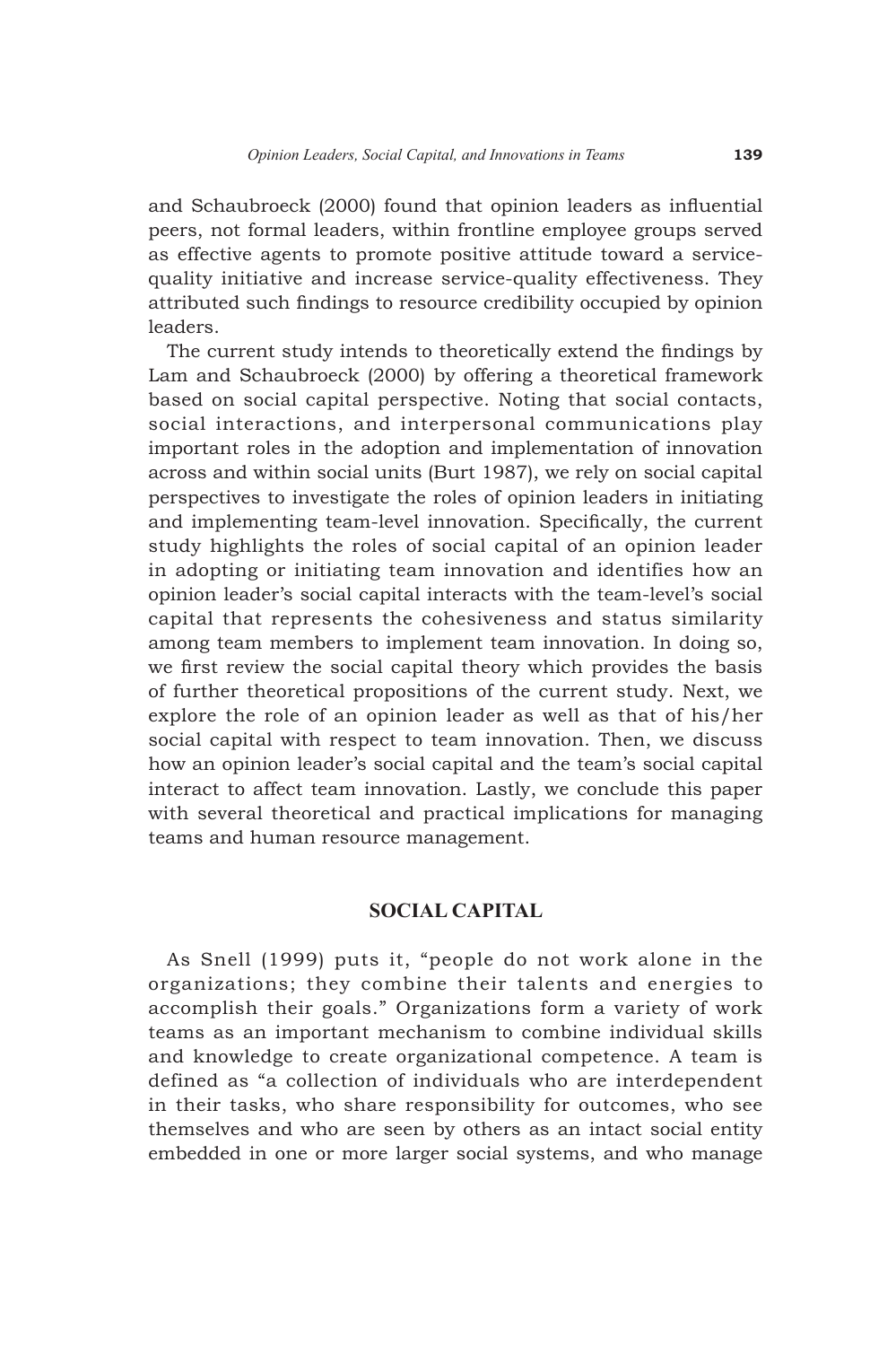their relationships across organizational boundaries" (Cohen and Bailey 1997: 241). This definition suggests that a key property of work teams is the interdependency among individuals who share responsibility for the outcomes of their work (Rosenthal 1996). The interdependency among individuals is not limited to the boundary of teams but rather often across it. Thus, the ways that team members interact with others within and/or outside the team affect team effectiveness.

The concept of social capital provides a useful framework to understand how internal and external relationships of team members affect team effectiveness including team innovation. Social capital can be defined as the set of resources, tangible or virtual, that accrue to an actor through the actor's social relationships, and facilitate the attainment of goals the actor pursues (Gabbay and Leenders 1999). The social capital theory assumes that social actors behave rationally within the constraints of social relationships into which they are embedded, and not on individual economic rationality (Granovetter 1985). In other words, the social capital theory emphasizes that human behavior, attitude, and status are determined by the structures of social relationships around social actors. In addition to the structural consideration, social capital theorists emphasize the functional aspect of social capital, that is, specific benefits available through social relationships. In short, social capital refers to those resources that a social actor can obtain from its social relationships.

Then, who are social actors in work teams who would leverage and utilize social capital? In other words, who possesses social capital that is potentially valuable for the team? We can think of two different actors for a team: team members and the team itself. In the literature of teams, some researchers have argued that team members' attributes (personality, attitude, skills, etc.) or behaviors influence team effectiveness (Barrick, Stewart, Neubert, and Mount 1998; Burpitt and Bigoness 1997; Hackman 1987; Sims and Manz 1994). Other researchers focus on the effects of team-level factors, such as group composition, cohesiveness, and group size (e.g., Guzzo and Dickson 1996; Hackman 1987; Pelled, Eisenhardt, and Xin 1999). Consistent with the two strands of research, a team's social capital can also be created and maintained by two distinctive entities: team members and the team itself (Rosenthal 1996).

First, personal networks of team members may affect a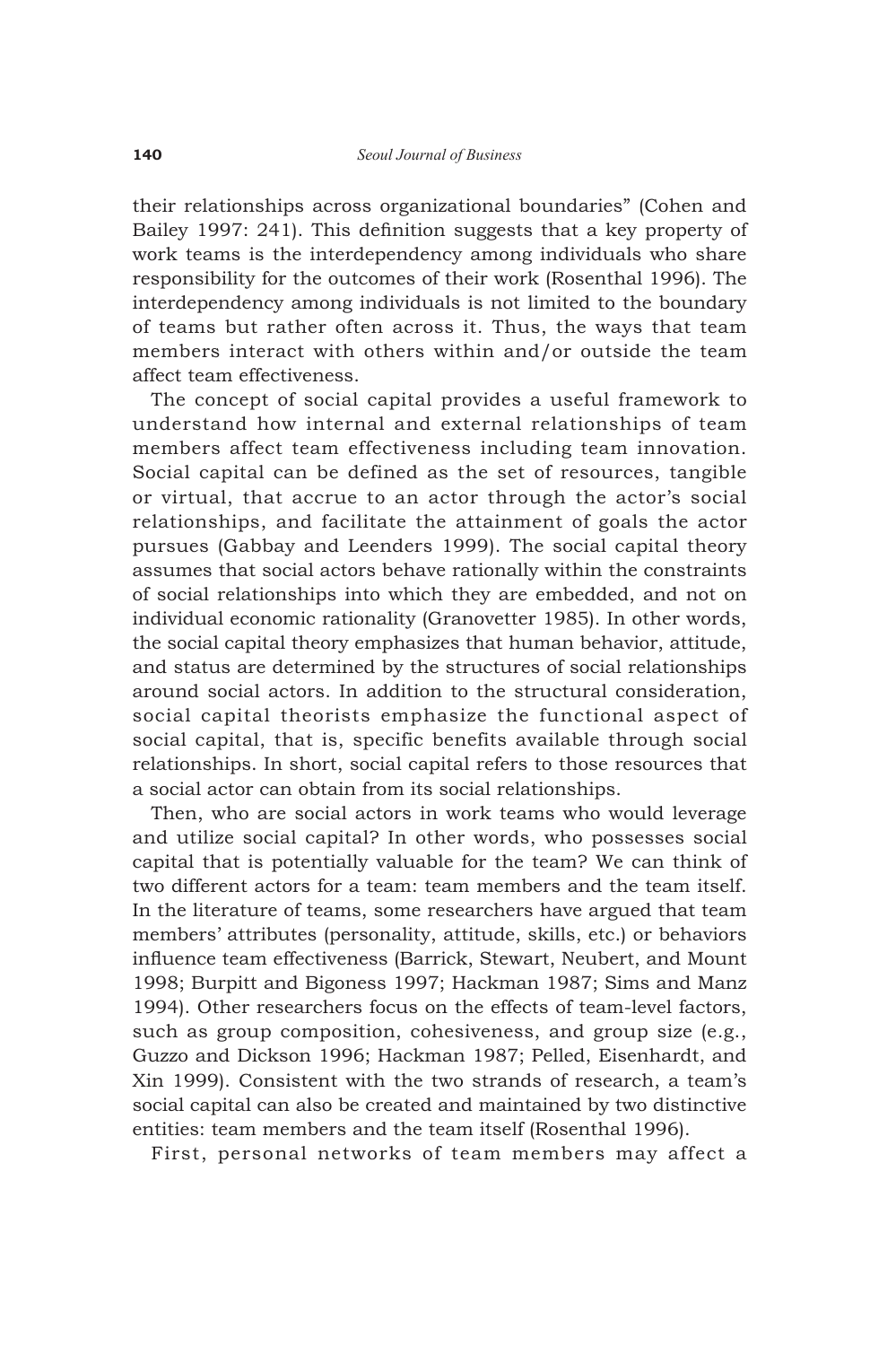team's social capital and its effectiveness. For example, team performance in law or audit firms is affected by how many clients team members obtain from their own personal networks. Also, the configuration of the relationships encompassing all members within a team may constitute its social capital. For instance, the cohesive social relations among team members may promote associability, trust, and the creation of new intellectual capital within teams and thus increase team performance (Nahapiet and Ghoshal 1998; Leana and Van Buren 1999; Smith, Collins, and Clark 2005). Next, a team's social capital can be affected by its relationships with other teams or individuals outside the team. Sunstrom and his colleagues (1989, 1990, 2000) argue that the relationships of a work team with other work teams in terms of differentiation and integration affect team boundaries and, thus, team effectiveness. In addition, a team's social capital may be affected by the entire, social structure of a firm, which constitutes team contexts. The context-driven team effectiveness models emphasize that organizational contexts into which a team is embedded have critical influence on team effectiveness (Hackman 1987; Sundstrom et al. 2000).

While these various types of social capital within a team may be complementary for team innovation, we hereby focus on social capital of team members, including an opinion leader and other team members. Team innovation tends to proceed through a process of acquiring, sharing, and integrating new idea and knowledge so that a team's innovation is closely related to the nature of both external and internal social capital of team members (Ancona and Caldwell 1992; Burt 1992). Accordingly, this study examines how external relationships of team members influence the adoption and generation of team innovation by infusing new idea and knowledge and how internal relationships among team members facilitate the implementation of team innovation by sharing and combining new idea and knowledge. More importantly, this study highlights the roles of an opinion leader as an intermediary of external and internal social relationships of a team.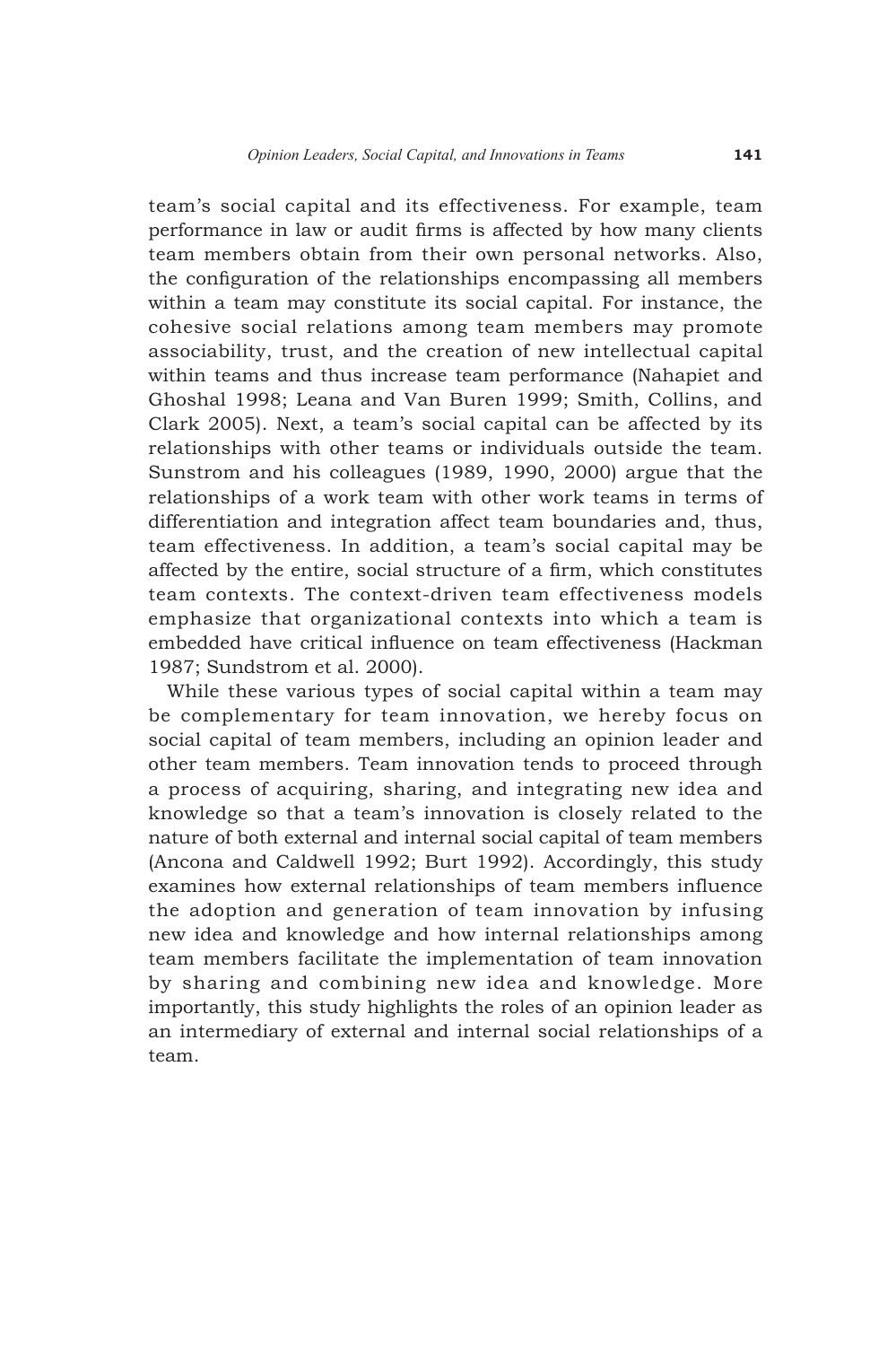# **OPINION LEADER'S SOCIAL CAPITAL AND TEAM INNOVATION**

#### **Opinion Leaders**

Opinion leaders refer to the persons who are able to influence other individual's attitudes or overt behavior informally in a desired way with relative frequency (Rogers 1995; Stern and Gould 1988). Opinion leaders are usually seen as persons of a social status that are similar to that of the persons they influence. People may be more readily influenced by the opinion held by a person with a similar social status because they have greater access to and are more attracted to that person (Lam and Schaubroeck 2000). Opinion leaders also tend to act as role models in peer groups and as the theoretical underpinning to peer education and interpersonal influence within the groups (Valente and Davis 1999). Opinion leaders often influence others' attitude and behavior even without formal authority. Accordingly, opinion leaders influence other persons informally and are distinguished from formal leaders with superior authority (Burt 1999). In sum, opinion leaders simply refer to those individuals who are identified as a source of credible information and informal influence by other persons within a team (Stern and Gould 1988).

Opinion leadership has been studied at various fields such as voter behaviors in political science, the prevention of disease infection in public health, and consumer behaviors in marketing. Two dominant approaches to opinion leadership, however, are found in the literatures of social psychology and social capital. One approach based on social psychology assumes that personal characteristics are key determinants of the formation of opinion leadership. Key personal characteristics of opinion leaders include public individuation (a state where one feels differentiated from others), superior knowledge associated with new practices, and personality of less dogmatic, more innovative, and more venturesome (Chan and Misra 1990). The other approach from the social capital theory argues that structural locations of an individual in interpersonal networks affect the formation of opinion leadership and their influence on others. This approach relies mainly on the network analysis to locate individuals who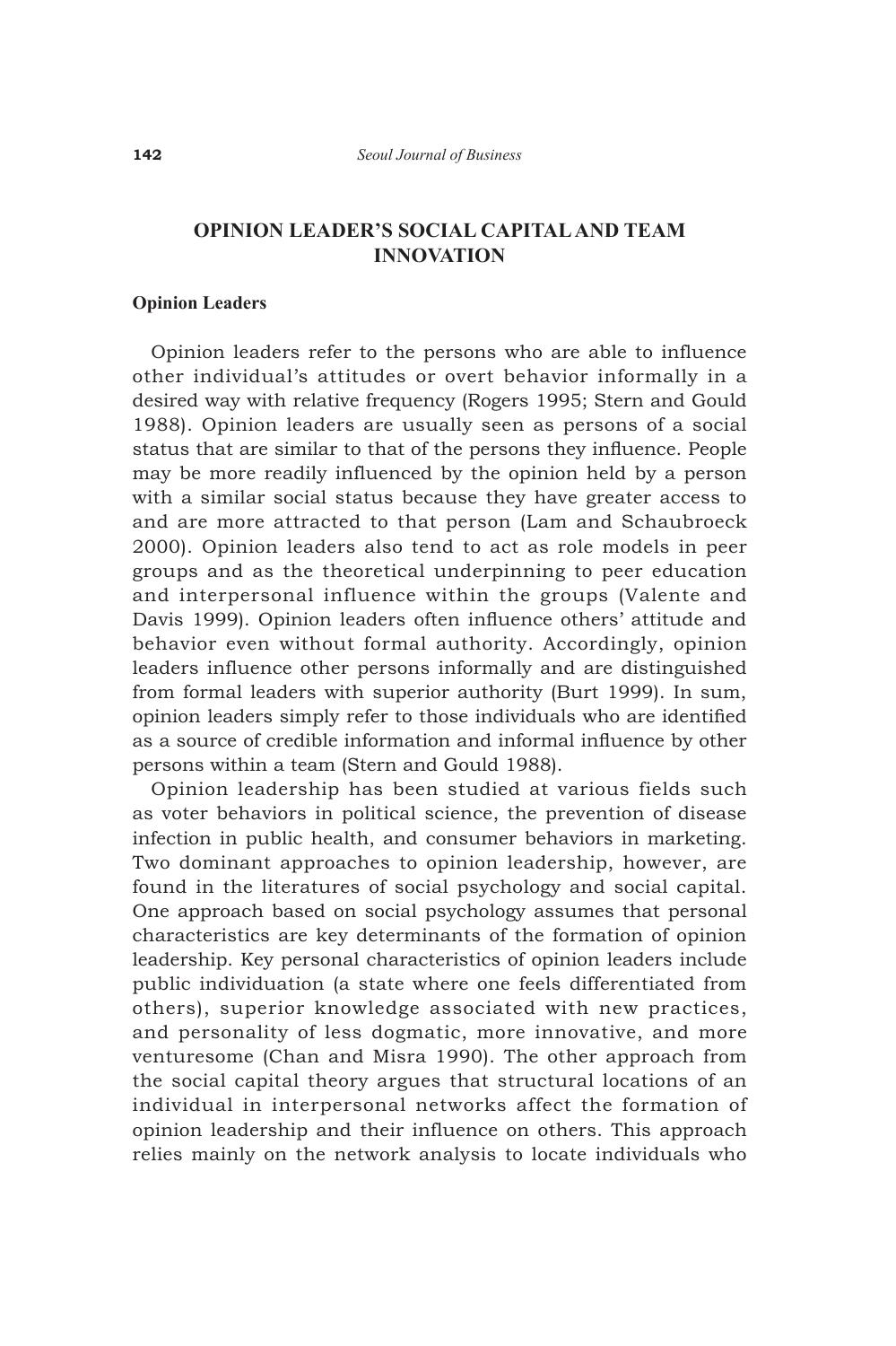are more central to a group (Burt 1999; Valente and Davis 1999). More specifically, in this approach an opinion leader is identified as the person who receives the most nominations (as sources of advice or information) from other members within a team. In other words, opinion leaders are persons with highest degree of centrality (more strictly speaking, highest degree of prominence) in the interpersonal networks. The current study follows the social capital approach to opinion leaders.

Opinion leaders may function as major conduits of diffusion of innovation within and across groups. For example, Coleman, Katz, and Menzel (1957) found that a doctor's high degree of centrality in his/her interpersonal relations with other doctors within a community was strongly and positively related to the date of his/ her first use of the new drug, which, in turn, promotes the use of the drug among other doctors. Valente and Davis (1999) found through simulations of hypothetical networks that innovation diffused faster when initiated by opinion leaders than when initiated by persons chosen at random or those who received the fewest nominations. Burt (1999) argues that opinion leaders play a key role in promoting innovation within a group by carrying information across the social boundaries between groups and influencing other group members to adopt innovation. In a study of bank tellers, Lam and Schaubroeck (2000) also found that units using opinion leaders as change agents experienced faster adoption of a service-quality initiative than other units using frontline change agents who were not opinion leaders.

In sum, the social capital perspective defines an opinion leader as an individual with the highest centrality (i.e. the most nominations by other members of the team) in interpersonal relations within a team. An opinion leader plays a key role in adopting a new practice or idea and thereby, initiating team innovation. Based on the theoretical and empirical evidence in the extant literature, we expect the following:

**Proposition 1**: Teams where the first adopters of innovation are opinion leaders ― defined as members with the most nominations from other team members ― are likely to initiate innovation faster than other teams where the first adopters of innovation are not opinion leaders.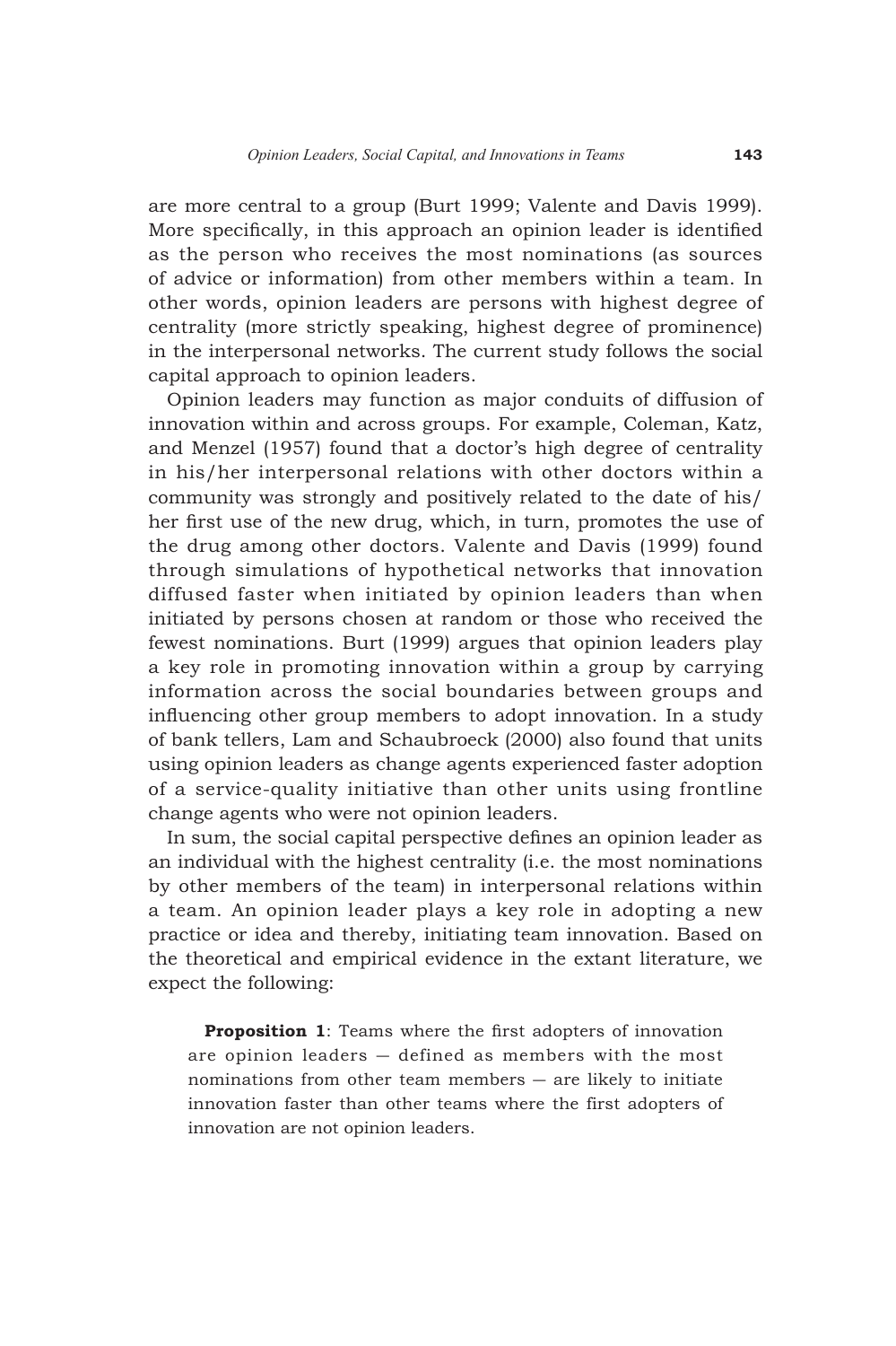### **Opinion Leader's Social Capital**

Opinion leaders' influence over the adoption or initiation of innovation in their team may be related to the nature of their external social capital, especially their nonredundant ties (i.e., rich in structural holes) to external contacts. Researchers in the field of social psychology have addressed how the credibility of information sources is related to the effect of new information on attitudinal and behavioral change (Lam and Schaubroeck 2000). Specifically, direct and persuasive communications from credible sources more strongly influence individuals' attitude and behaviors than do the same communications from less credible or peripheral sources. In parallel with source credibility, the expertise of the opinion leader has also been found to affect the effectiveness of opinion leadership (Chan and Misra 1990; Marshall 1995; Marks, Zaccaro, and Mathieu 2000). Regarding the acquisition of credible and broad information, social capital literature suggests that the nonredundant social networks (i.e., rich in structure holes) of an individual tend to increase the quality and quantity of information available for the individual.

Structural holes refer to the absence of direct relations between social contacts, and these contacts are called nonredundant (Burt 1992). Burt (1992) argues that structural holes are the sources of entrepreneurial opportunities to access and mobilize the social capital inherent in social relations and thus provide competitive advantages for individuals who span structural holes. Specifically, he argues that actors with nonredundant contacts obtain more information in a timely manner and monitor information more effectively by comparing information from various sources than those with redundant contacts.

Structural holes also offer control benefits (Burt 1992). An actor with many structural holes may be better able to negotiate conflicting demands from his/her social contacts by creating competition between his/her disconnected partners. Thus, structural holes increase the actor's structural autonomy. If they belong to loosely connected work relations, they may not be strongly constrained by external pressures and possess more freedom to follow their own agenda. In short, the structural holes theory argues that an actor's social capital is a function of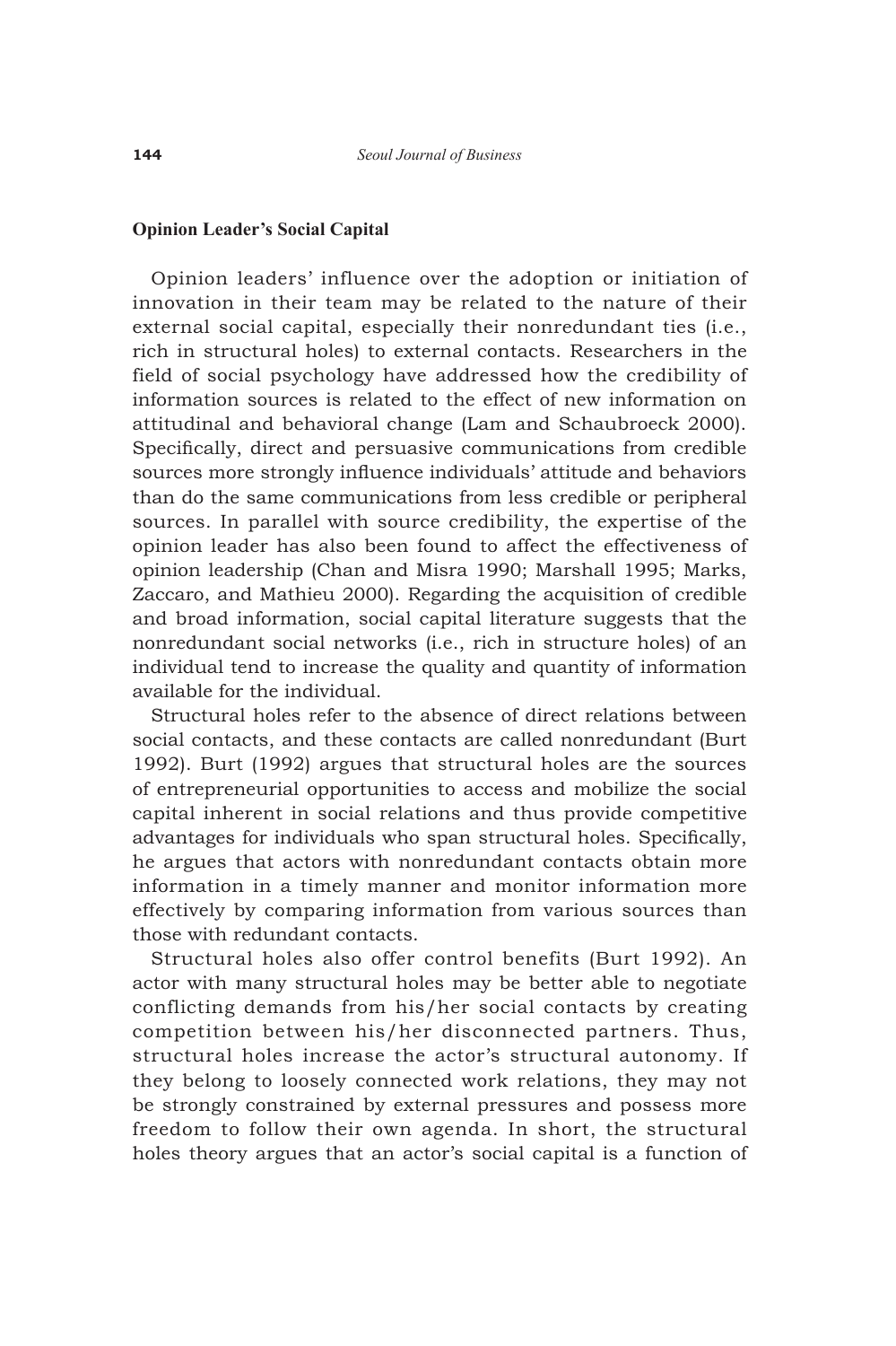brokerage opportunities. Information and control benefits from social relationships are all in proportion to how many nonredudnat contacts the actor maintains.

The structural holes theory provides a possible theoretical foundation for how opinion leaders are able to obtain expertise, various information, and credibility, which determine their influence on other team members' attitudinal and behavioral change. Opinion leaders with many nonredundant, external contacts can increase the quantity and quality of innovative ideas or practices through access to various information sources. A variety of high-quality information an opinion leader brings into the team may also help increase his/her credibility perceived by team members by increasing his/her information power. Thus, the more nonredundant contacts an opinion leader has, the more credible other members will perceive the innovative ideas or practices that he or she brings into the team, and the more actively they may adopt the ideas or practices. In this regard, Burt (1999) argues that opinion leaders are eventually opinion brokers or network entrepreneurs, who carry information across the social boundaries between teams and that they are not necessarily the people at the top of things so much as people at the edge of things, not leaders within groups so much as simple brokers between groups. Following the structural holes theory, Rosenthal (1996) provided empirical support by showing that there was a negative association between the degree of external "constraints" of the most entrepreneurial members and their team performance. This discussion of structural holes leads us to pose a proposition regarding the effectiveness of opinion leaders in initiating team innovation as follows:

**Proposition 2**: The more non-redundant external contacts its opinion leader has, the faster the team is likely to initiate innovation.

# **TEAM MEMBERS' SOCIAL CAPITAL AND TEAM INNOVATION**

Many researchers have noted that the pattern of interactions among team members is importantly related to team performance and innovation (Barrick and Stewart 1998; Marks et al. 2000;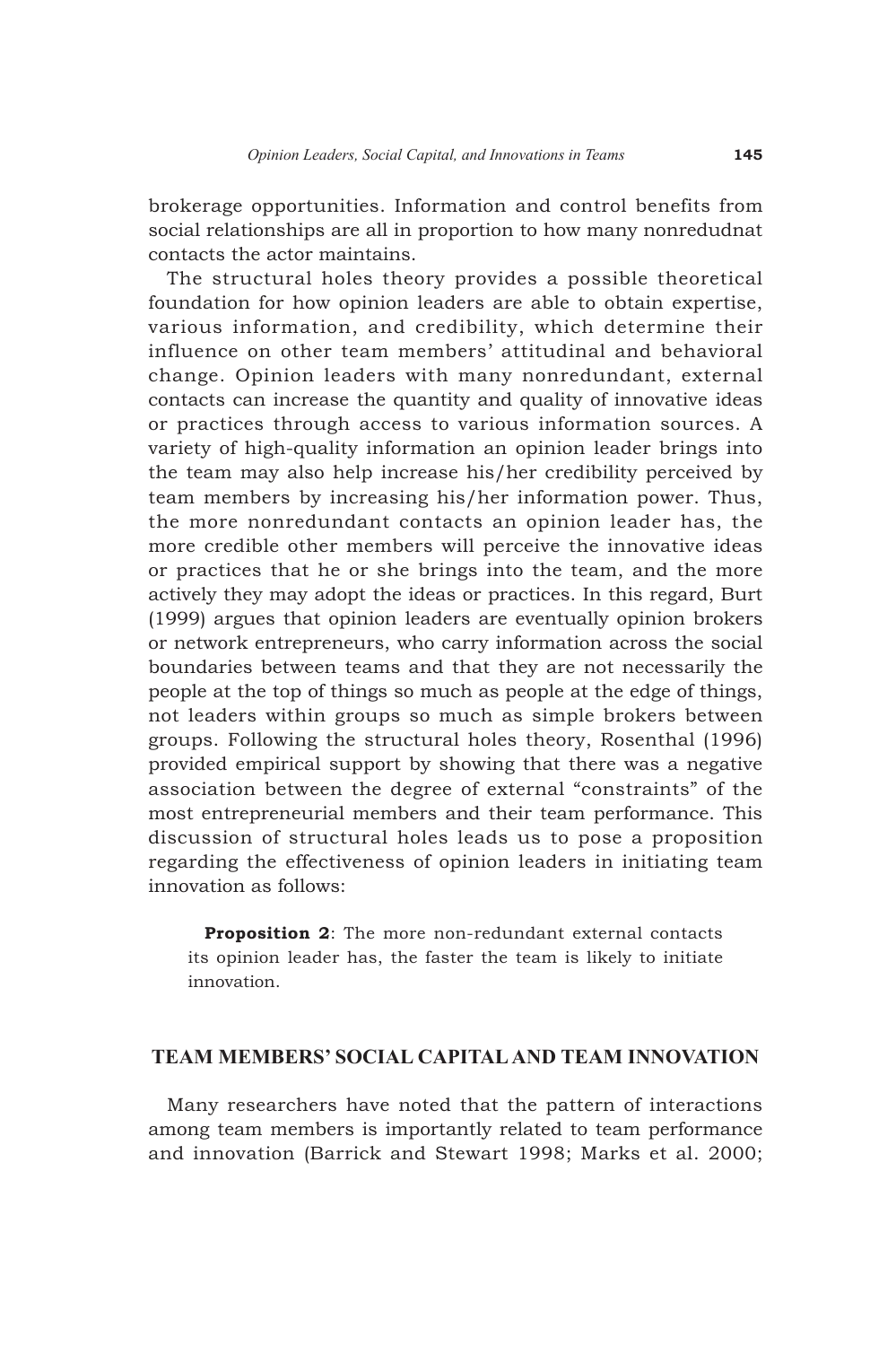Nahapiet and Ghosal 1998; Scott and Bruce 1994). We relate such previous notion in the literature to team–level social capital. We also discuss the effects of team members' social capital on the implementation of team innovation and its interaction with opinion leaders' social capital to influence team innovation.

### **Team Members' Social Capital**

Much research of teams has found that group cohesion and norms tend to promote internal communication, cooperation and knowledge sharing, and reduce conflict among team members, which, in turn, positively affect team performance (e.g., Barrick and Stewart 1998; Goodman 1987). While some researchers view group cohesion and norms as the simple sum of individuals' psychological states, those approaches to group process have been criticized for unclear distinction between individual-level cognition or behavior and team characteristics. Alternatively, researchers argue that the social capital theory may contribute to identifying the characteristics of the team by measuring the pattern of interactions among team members.

Among available social capital theories, the network closure model argues that cohesive social relations within a team tend to increase group performance by facilitating trust, enhancing the diffusion of reliable information, and creating a normative environment to enforce cooperation within the team (Coleman 1988; Meyerson 1994). For example, Leana and Van Buren (1999) argue that cohesive social relations create associability and trust at a collective level. Moreover, it is argued that cohesive social relations may lead to creating new intellectual capital through the combination and exchange of different individuals' prior intellectual capital (Nahapiet and Ghoshal 1998; Smith et al. 2005). Accordingly, the network closure model suggests that, while a sparse network rich in structural holes is coupled with competitive rules of exchange, opportunism, and an individualistic orientation, a dense network is coupled with cooperative rules of exchange, norms of reciprocity, and a collectivist orientation (Obstfeld 2005). This suggests that cohesive social relations among team members are advantageous for the implementation of team innovation (initiated by an opinion leader of the team) because team members not only trust the motive to adopt and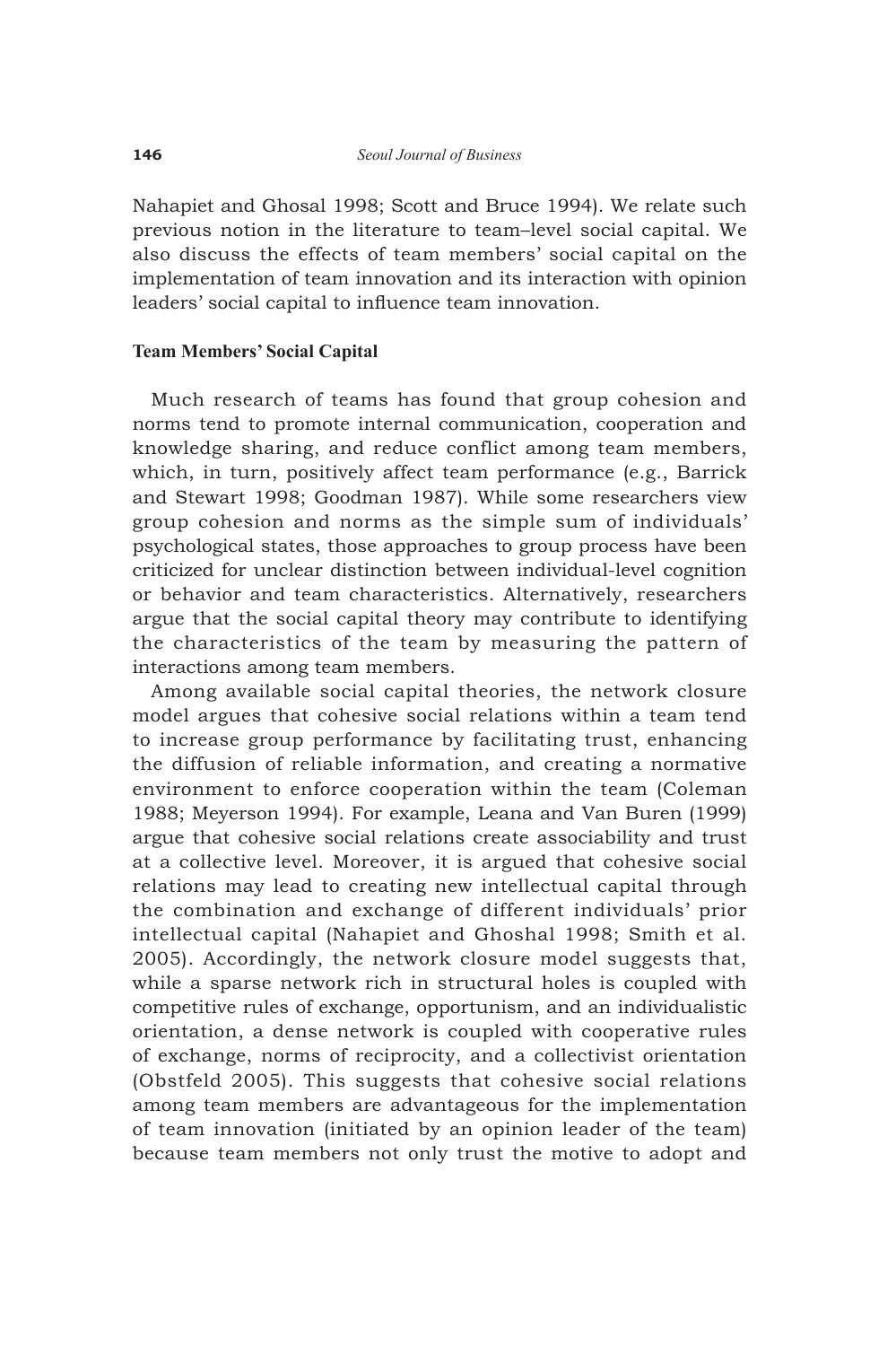potential benefits of such innovation, but also are willing to share and combine that into their activities. Empirical evidence also exists to support the above argument. For example, Reagans and Zuckerman (2001) found network density indicating team members' relational strength positively influenced the productivity of corporate R&D teams. Based on both theoretical and empirical argument above, we general the following proposition:

**Proposition 3a**: The innovation initiated by opinion leaders will be implemented more successfully in teams whose members are connected into cohesive social relations than in those whose members are connected into sparse social relations.

In addition to cohesive internal relationships within the team, similarity of structural positions among team members ― that is to say, the level of their structural equivalence ― may influence the implementation of team innovation (Burt, 1987). Two actors are considered the occupants of the same position when their functions or roles are readily substitutable by other equivalent actors. These actors occupying the same position often compete with one another for the attention and resources from other social positions, and, thus, are likely to imitate each other not to lose their reputation. For example, after re-analyzing the classic data of medical innovation used by the early diffusion researchers, Burt (1987) found that there was strong evidence of contagion through structural equivalence and virtually no evidence of contagion through cohesion, unlike what the early researchers observed. Burt (1987) explained that actors tend to adopt any innovation perceived to make others in the same position more attractive. Therefore, such competitive relations among team members may stimulate the diffusion of innovation initiated by an opinion leader within the team. Other empirical evidence exists to support the positive effect of team homogeneity on its performance. Rosenthal (1996) found that dissimilarity in social positions among team members ― which was measured by the standard deviations of individual constraints score in their external social relations ― was negatively associated with team performance in cross-functional teams. Oh, Choi and Kim (2005) also found researchers in similar disciplines in the field of information systems collaborated more in terms of co-authorship and positively influenced their performance.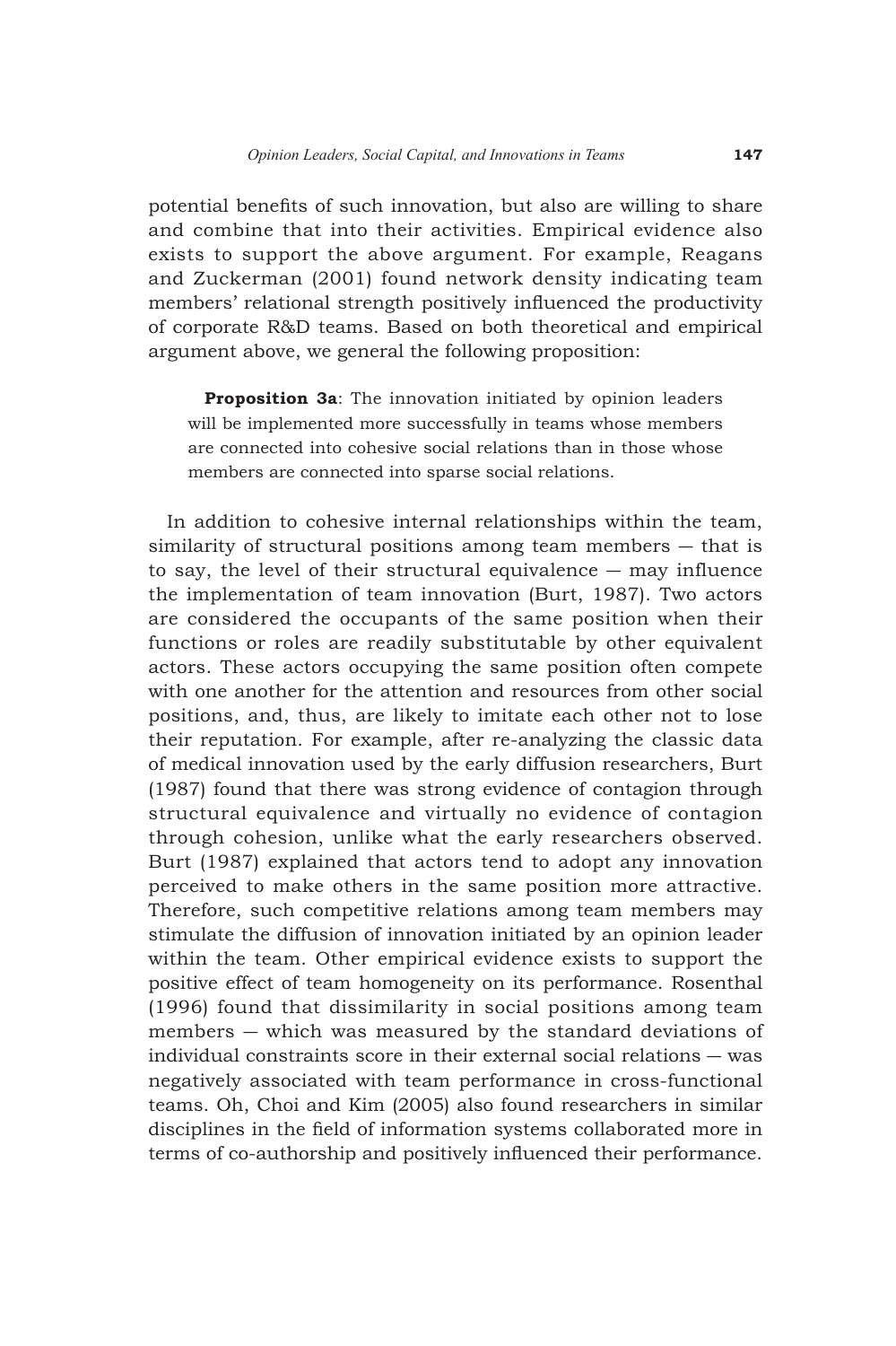Accordingly, we pose the following proposition:

**Proposition 3b**: The more structurally equivalent team members' social relations are, the more successfully the team innovation initiated by an opinion leader will be implemented within the team.

#### **Interactions of Opinion Leader's and Team Members' Social Capital**

Each team member may exchange his/her own view and attitude toward particular innovative ideas or practices while he/she interacts with each other in a team. In actuality, this exchange is the basis of more diffusion of innovative ideas and implementation among team members with cohesive social relations and structural equivalence. Such exchange activities are not independent from the influence of an opinion leader in facilitating team innovation. In other words, social capitals of both an opinion leader and team members critically require each other for successful team innovation. First, an opinion leader's social capital relies on team members' social capital to influence team innovation process. Team innovation process can not be successfully completed without acceptance and implementation of new ideas and practices by majority of team members. However novel and innovative idea may be imported by an opinion leader, it can only be successfully implemented at a team level when team members agree on and accept it through diffusion processes based on team members' social network.

Second, team members' social capital alone cannot guarantee successful team innovation without an opinion leader's role. When the performance of an innovative idea or practice is neither known nor proven, each team member is uncertain about the performance outcomes of the idea or practice and, thus, hesitates to adopt them. The adoption of an innovative idea or practice may pose a threat to workers when such an idea or practice is believed to modify the working or employment conditions in an unfavorable way. In this case, even though they are convinced of the performance of a given idea or practice, they will not readily accept the idea or practice. If their fear about an idea or practice is ungrounded, the success of adopting an innovative idea or practice depends on whether to unveil unnecessary fear of an innovation.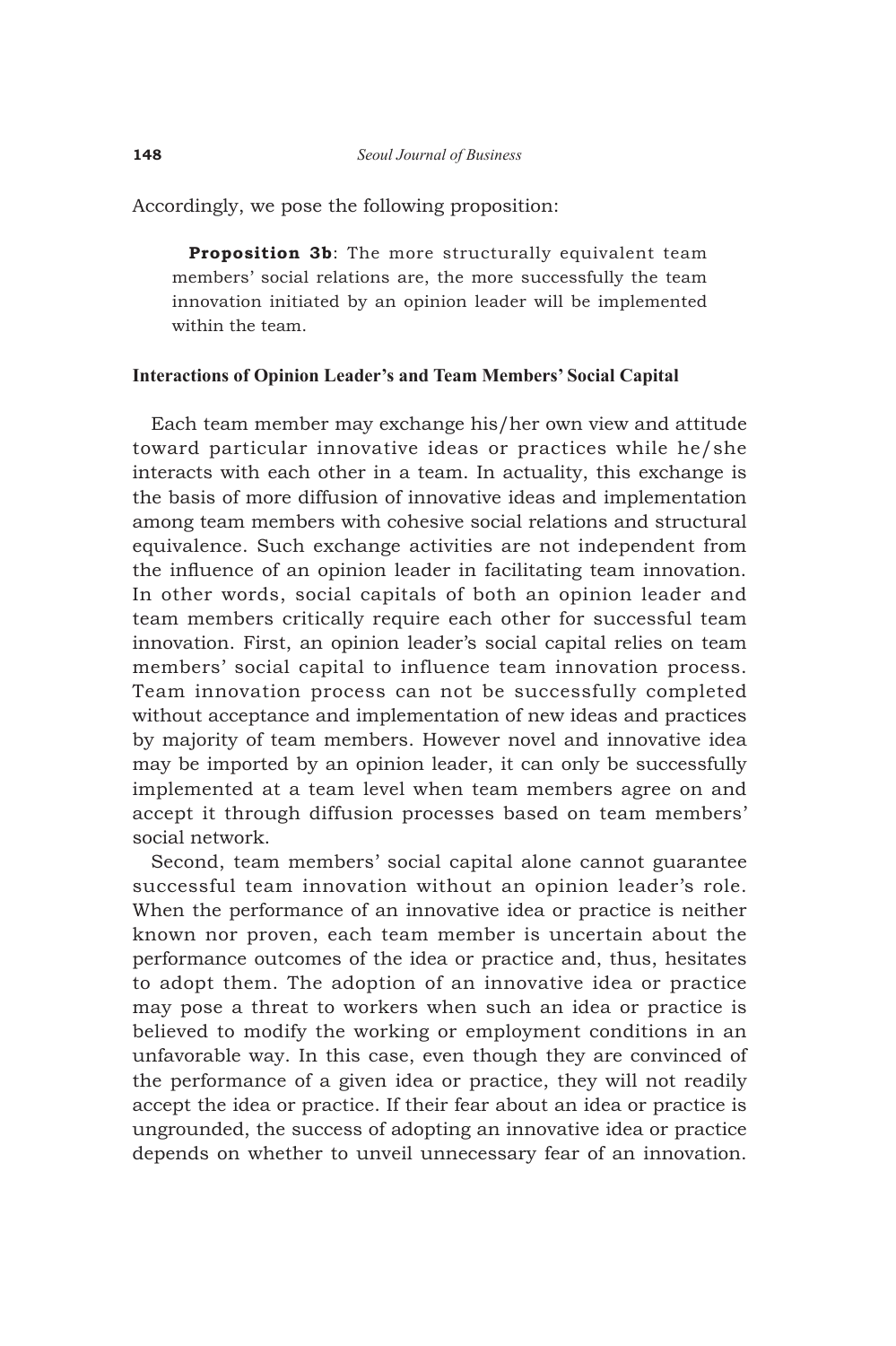In these cases, opinion leaders play an important role in validating uncertain ideas or practices on behalf of their work teams. Each team member will be convinced by an opinion leader only when the former believes the latter to have relevant knowledge and considers him/her credible.

While the credibility of an opinion leader may arise from a variety of sources (e.g., professional expertise), as noted above, his/her brokerage position in social networks over other team members can be an important source of his/her credibility. When an opinion leader can access a variety of non-redundant external contacts, he/she can cross-check the value of an innovative idea or practice from a variety of sources so that other team members positively evaluate the opinion leader's knowledge of new ideas and practices and consider him/her credible. Also, an opinion leader connected to nonredundant external networks takes a brokerage position to control knowledge flows across the boundary of the team. Such a brokerage position increases the power of the opinion leader to influence other team members to adopt and implement the proposed innovation. In sum, information and control advantages originated from an opinion leader's non-redundant social networks can complement internal networks of team members to facilitate team innovation. The above discussion along with our previous discussion on two components of team members's social capital (i.e., cohesive social relations and structural quivalence) leads to the following two propositions regarding the interactions between opinion leaders' and team members' social capital:

**Proposition 4a:** An opinion leader's nonredundant external relations will interact with cohesive social relations among team members to positively influence the implementation of team innovation.

**Proposition 4b**: An opinion leader's nonredundant external relations will interact with structural equivalence of social relations among team members to positively influence the implementation of team innovation.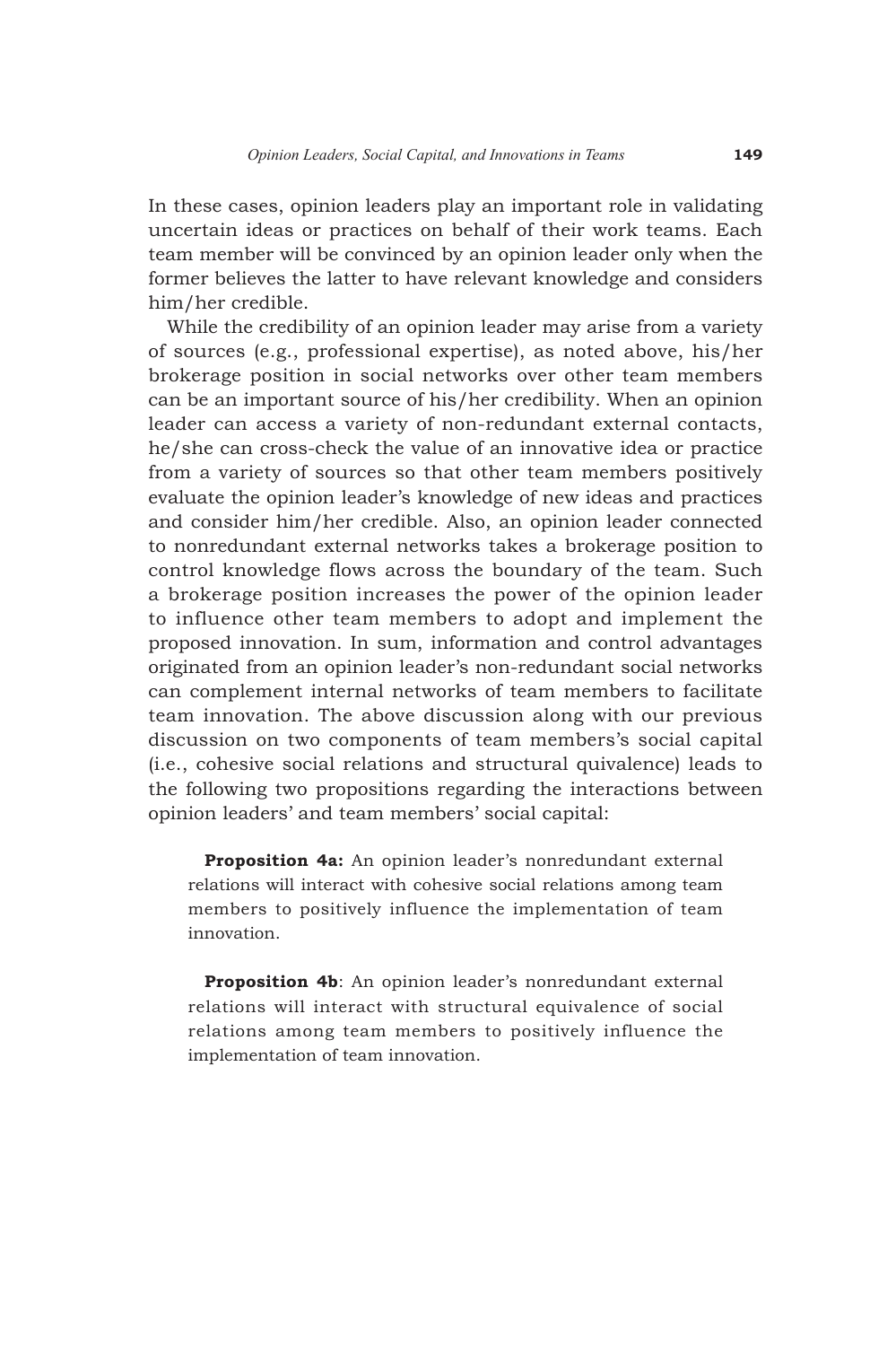### **DISCUSSION**

This paper intends to develop a theoretical framework of team innovation from the social capital perspective. To the outset, we have drawn this framework from two underlying assumptions. First, innovative ideas or practices flow through interpersonal contacts across and within the team. In other words, the members of a work team are assumed to access innovative ideas or practices from either other members in a team or casual acquaintances outside the team. Second, opinion leaders are one of the important sources of the team-level innovation as they shape or modify knowledge flows through interpersonal contacts within and across the team.

Based on these assumptions, our theoretical framework suggests that opinion leaders will influence the team-level innovation through two distinct paths — adoption/initiation and implementation of team innovation. In one way, opinion leaders provide an important source of the generation and adoption of innovative ideas or practices. In general, opinion leaders maintain broader social networks across and within the team and take an advantageous brokerage position over other team members. Accordingly, they can play an important role in conveying knowledge of innovative ideas and practices into the team. The likelihood of a team to locate an innovative idea or practice depends heavily upon the type of knowledge its opinion leader can acquire through his/her external networks.

Previous research of social capital and team effectiveness has exclusively focused on either individual or collective social capital or attributes without considering their interaction. Our framework shows how these two different types of social capital that is to say, an opinion leader's social capital and the collective social capital of team members — would interact to determine a team's social capital, which influences the adoption/initiation and implementation of innovation. Our approach to team social capital also shows how research of team can be fertilized through a multilevel perspective of social capital. Further, our framework suggests how internal and external processes of the team interact to influence team innovation.

Our framework may also provide two valuable implications for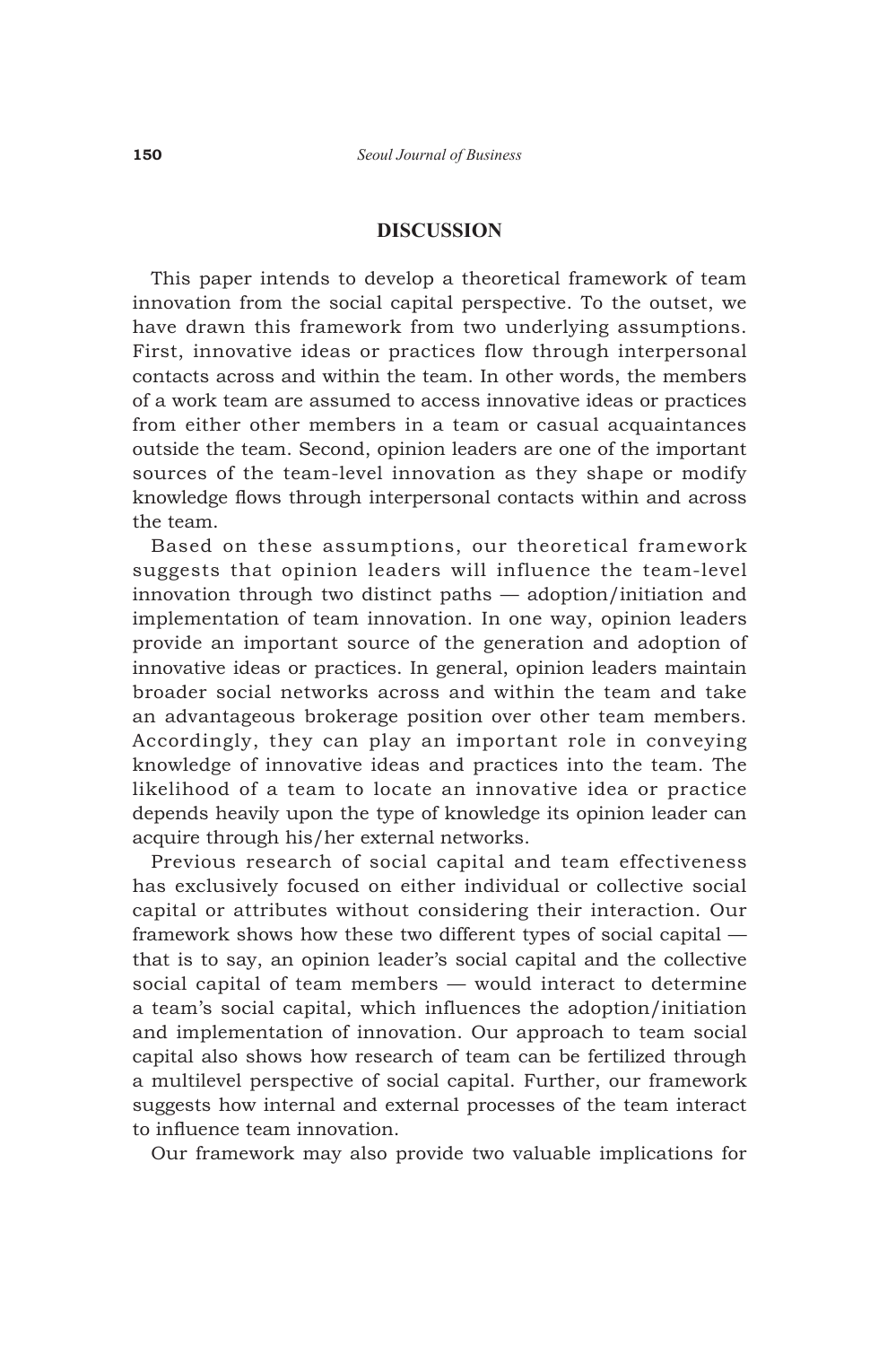organizational intervention for team development. To diffuse an innovative practice, organizations mostly rely on employee training programs based on class lectures and demonstrations or formal leadership of change agents. But, our theoretical framework suggests that team innovation may be adopted and implemented more quickly and efficiently when opinion leaders who have informal influence over team members function as change agents. In this regard, a practical question may arise concerning any potential conflict between a formal and an informal leader. We expect future studies to deal with such important and practical issues both theoretically and empirically. Next, our theoretical framework also suggests that a prominent opinion leader should be allowed to expand their social relations and that team members should also be encouraged to interact intensively. And, if possible, the team needs to be composed of individuals with similar social positions.

By definition based on social capital perspective, an opinion leader is the person that is most frequently nominated by the team members and secures the highest centrality. One of our central argument of the current paper is that such opinion leader will positively influence team innovation when he/she also has strong external ties. However, empirical as well as theoretical evidence exists that an individual with strong ties both in- and out-side organization is rare in realistic organizations (Perry-Smith 2006; Perry-Smith and Shalley 2003). Although it is not surprising given the limited resources a person has more future studies are expected to investigate practical meaning of ambidextrous opinion leader in terms of internal and external ties.

While our proposed framework has not assumed a particular type of teams, several researchers have noted that the type of teams varies with team attributes, internal processes, or environmental conditions and that each type of teams may require different innovation process (Cohen and Bailey 1997; Sundstrom et al. 1990). This implies that future research needs to be done to explore how the relationships among variables in our proposed model can be moderated by other team-level characteristics. For instance, it is possible that the relative effectiveness of structural equivalence versus cohesion among team members varies with types of teams.

Following traditional social capital theories based on the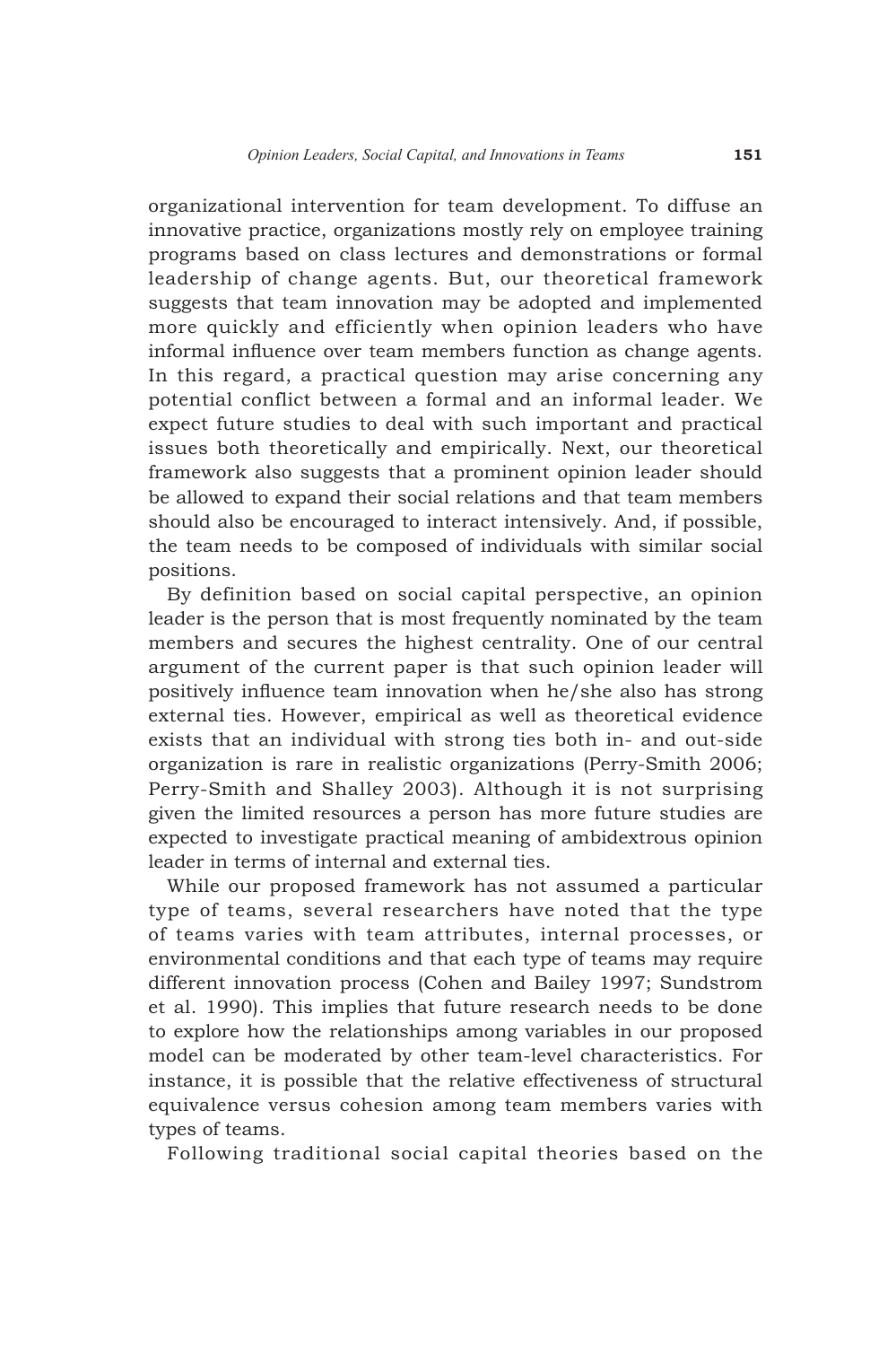assumption that individual behaviors are determined by the structure of social contexts into which the individual is embedded, our framework isolated the effects of individuals' social capital from the potential effects of individual characteristics on team innovation. But, some social capital theorists have raised the possibility that the effects of individuals' social capital are moderated by their psychological attributes such as personality (Mehra, Kilduff, and Brass 2001). This view on social capital suggests that our framework should be merged with traditional psychological approaches to team process and effectiveness in order to better understand the process and determinants of team innovation. This lenders a great opportunity for future interdisciplinary research.

# **REFERENCES**

- Ancona, Deborah G. and David F. Caldwell (1992), "Bridging the boundary: External activity and performance in organizational teams," *Administrative Science Quarterly*, 37, 634-665.
- Barrick, Murrary R., Greg L. Stewart, Mitchell J. Neubert and Michael K. Mount (1998), "Relating member ability and personality to work team processes and team effectiveness," J*ournal of Applied Psychology,* 83, 377-391
- Burningham, Caroline and Michael A. West (1995), "Individual, climate, and group interaction processes as predictors of work teams innovation," *Small Group Research*, 26, 106-117.
- Burpitt, William J. and William J. Bigoness (1997), "Leadership and innovation among team: The impact of empowerment," *Small Group Research,* 28, 414-423.
- Burt, Ronald S. (1987), "Social contagion and innovation: Cohesion versus structural equivalence," A*merican Journal of Sociology*, 92, 1287- 1355.
	- \_\_\_\_\_\_ (1992), *Structural Holes: The social structure of competition*, MA: Harvard University Press.

\_\_\_\_\_\_ (1999), "The social capital of opinion leaders," *The ANNALS of the American Academy of Political and Social Science*, 566, 37-54.

- Chan, Kenny K. and Shekhar Misra (1990), "Characteristics of the opinion leader: A new dimension," *Journal of Advertising*, 19, 53-60.
- Cohen, Susan G. and Diane Bailey (1997), "What makes teams work: Group effectiveness research from the shop floor to the executive suite," *Journal of Management*, 23, 239-290.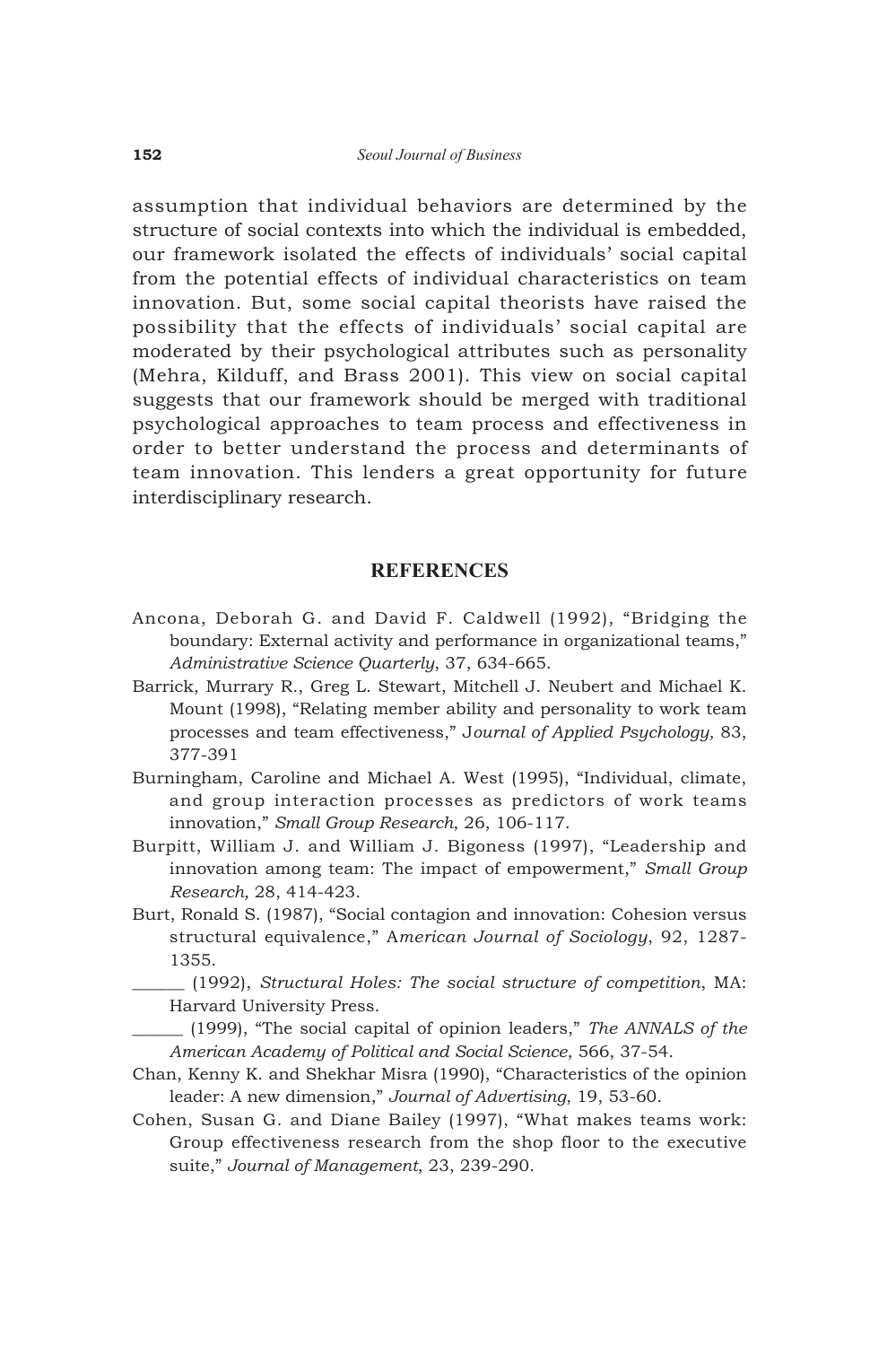- Coleman, James S. (1988), "Social capital in the creation of human capital," A*merican Journal of Sociology,* 94, S95-S120.
- Coleman, James S., Elihu Katz and Herbert Menzel (1957), "The diffusion of an innovation among physicians," *Sociometry*, 20, 253-270.
- Gabby, Shaul M. and Roger Th. A. J. Leenders (1999), *Corporate Social Capital and Liability.* Boston: Kluwer Academic Publishers
- Goodman, Paul S. (1987), "Understanding groups in organizations," In Larry L. Cummings and Barry. M. Staw (eds), *Research in organizational behavior*, 9, 121-173. Greenwich, CT: JAI Press.
- Granovetter, Mark (1985), "Economic action and social structure: The problem of embeddedness, " *American Journal of Sociology*, 91, 481- 510.
- Guzzo, Richard A. and Marcus W. Dickson (1996), "Teams in organizations: Recent research on performance and effectiveness," *Annual Review of Psychology*, 47, 307-308.
- Hackman, J. Richard. (1987), "The design of work teams," In Jay W. Lorsch (ed.), *Handbook of Organizational Behavior*, 315-342, NY: Prentice Hall.
- Kanter, Rosabeth M. (1988), "When a thousand flowers bloom: Structural, collective, and social conditions for innovation in organizations," In Barry M. Staw & Larry. L. Cummings (eds), *Research in organizational behavior*: 169-211, Greenwich, CT: JAI Press.
- Leana, Carrie R. and Harry J. Van Buren (1999), "Organizational social capital and employment practices," *Academy of Management Review*, 24, 538-555.
- Lam, Simon S. K. and John Schaubroeck (2000), "A field experiment testing frontline opinion leaders as change agents," *Journal of Applied Psychology*, 85, 987-995.
- Marks, Michelle A., Stephen J. Zaccaro and John E. Mathieu (2000), "Performance implications of leader briefings and team-interaction training for team adaptation to novel environments," *Journal of Applied Psychology*, 85, 971-986.
- Marshall, Roger (1995), "Variation in the characteristics of opinion leaders across cultural borders," *Journal of International Consumer Marketing*, 8, 5-22.
- Mehra, Ajzy, Martin Kilduff & Daniel J. Brass (2001), "The social networks of high and low self-monitors: Implications for workplace performance," *Administrative Science Quarterly*, 4, 121-146.
- Meyerson, Eva. M. (1994), "Human capital, social capital and compensation: The relative contribution of social contacts to managers' income," *Acta Sociologica,* 17, 383-399.
- Mumford, Michael and Sigrid Gustafson (1988), "Creativity syndrome: Integration, application, and innovation," *Psychological Bulletin,* 103: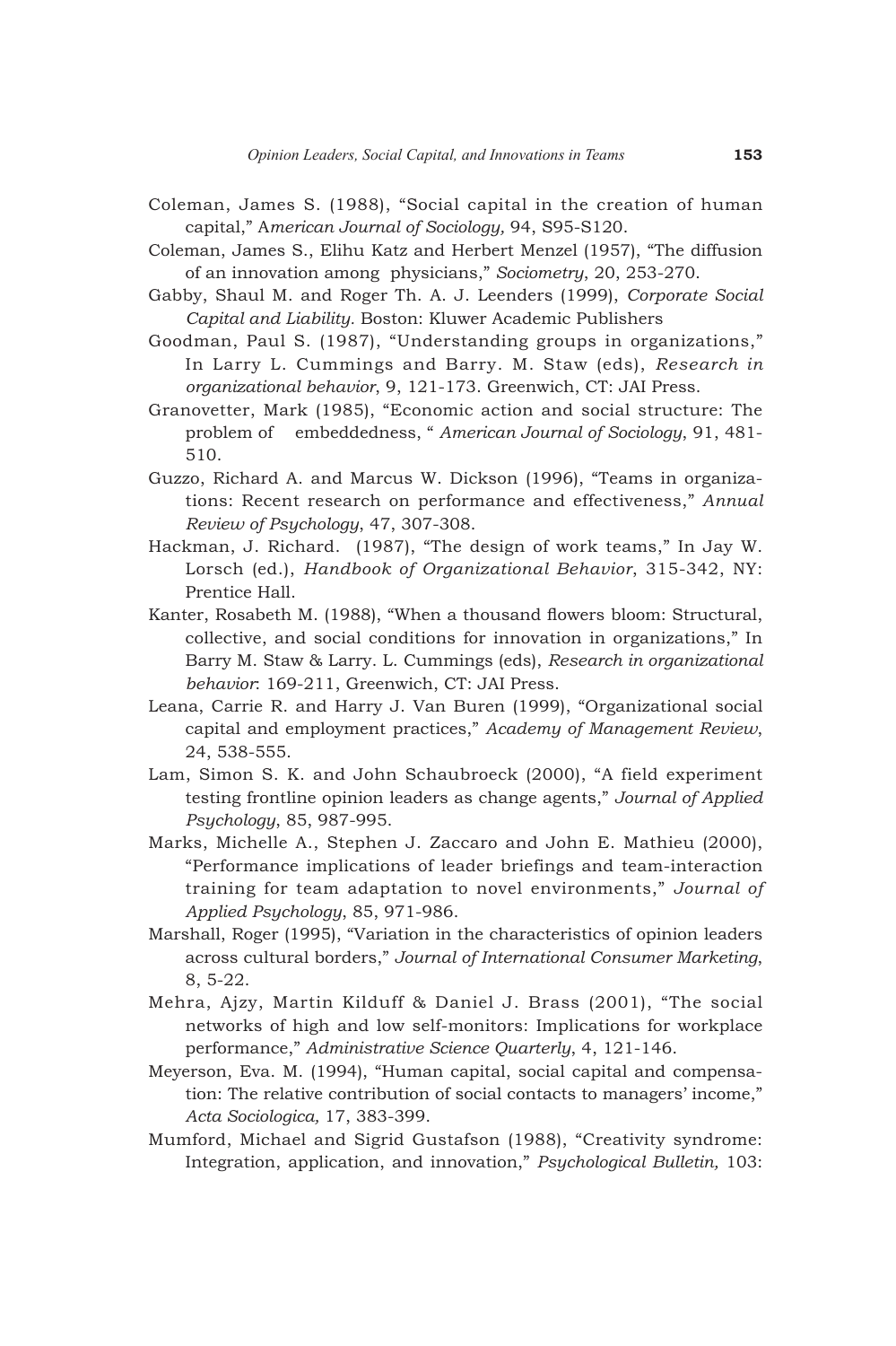27-43.

- Nahapiet, Janine and Sumantra Ghoshal (1998), "Social capital, intellectual capital, and the organizational advantage," *Academy of Management Review*, 23, 242-266.
- Obstfeld, David (2005), "Social networks, the Tertius lungens orientation, and involvement in innovation," *Administrative Science Quarterly,* 50, 100-130.
- Oh, Wonseok, Jinnam Choi, & Kimin Kim (2005), "Coauthorship dynamics and knowledge capital: The patterns of cross-disciplinary collaboration in Information Systems research," *Journal of Management Information Systems*, 22, 265-292
- Pelled, Lisa H., Kathleen M. Eisenhardt and Katherine R. Xin (1999), "Exploring the black box: An analysis of work group diversity, conflict, and performance," *Administrative Science Quarterly*, 44, 1-28.
- Perry-Smith, Jill E. (2006). "Social yet creative: The role of social relationships in facilitating individual creativity," *Academy of Management Journal*, 49, 85-101.
- Perry-Smith, Jill E. and Christina E. Shalley (2003). "The social side of creativity: A static and dynamic social network perspective," *Academy of Management Review*, 28, 89-106.
- Reagans, Ray, & Ezra W. Zuckerman (2001). "Networks, diversity, and productivity: The social capital of corporate R&D teams," Organization Science, 12, 502-517.
- Rosenthal, Elizabeth A. (1996), *Social Networks and Team Performance*, Unpublished doctoral dissertation, The University of Chicago, Chicago.
- Rogers, Everett M. (1995), *Diffusion of Innovations,* New York: Free Press
- Schroeder, Roger, Andrew H. Van de Ven, Garry Scudder and Douglas Polley (1989), "The development of innovation ideas," In Andrew H. Van de Ven, Harold Angle and Marshall Scott Poole (eds), *Research on the management of innovation: The Minnesota studies,* 107-134, New York: Harper & Row.
- Sims, Jr. Henry P. and Charles C. Manz (1994), "The leadership of selfmanaging work teams," *Advances in Interdisciplinary Studies of Work Teams*, 1, 877-221.
- Smith, Ken G., Christopher J. Collins, and Kevin D. Clark (2005), "Existing knowledge, knowledge creation capability and the rate of new product introduction in high technology firms," *Academy of Management Journal*, 48, 346-357.
- Snell, Scott A. (1999), "Social capital and strategic HRM: It's who you know," *Human Resource Planning*, 22, 62-65.
- Stern, Barbara B. and Stephen J. Gould (1988), "The consumer as financial opinion leader," *Journal of Retail Banking*, 9, 43-52.